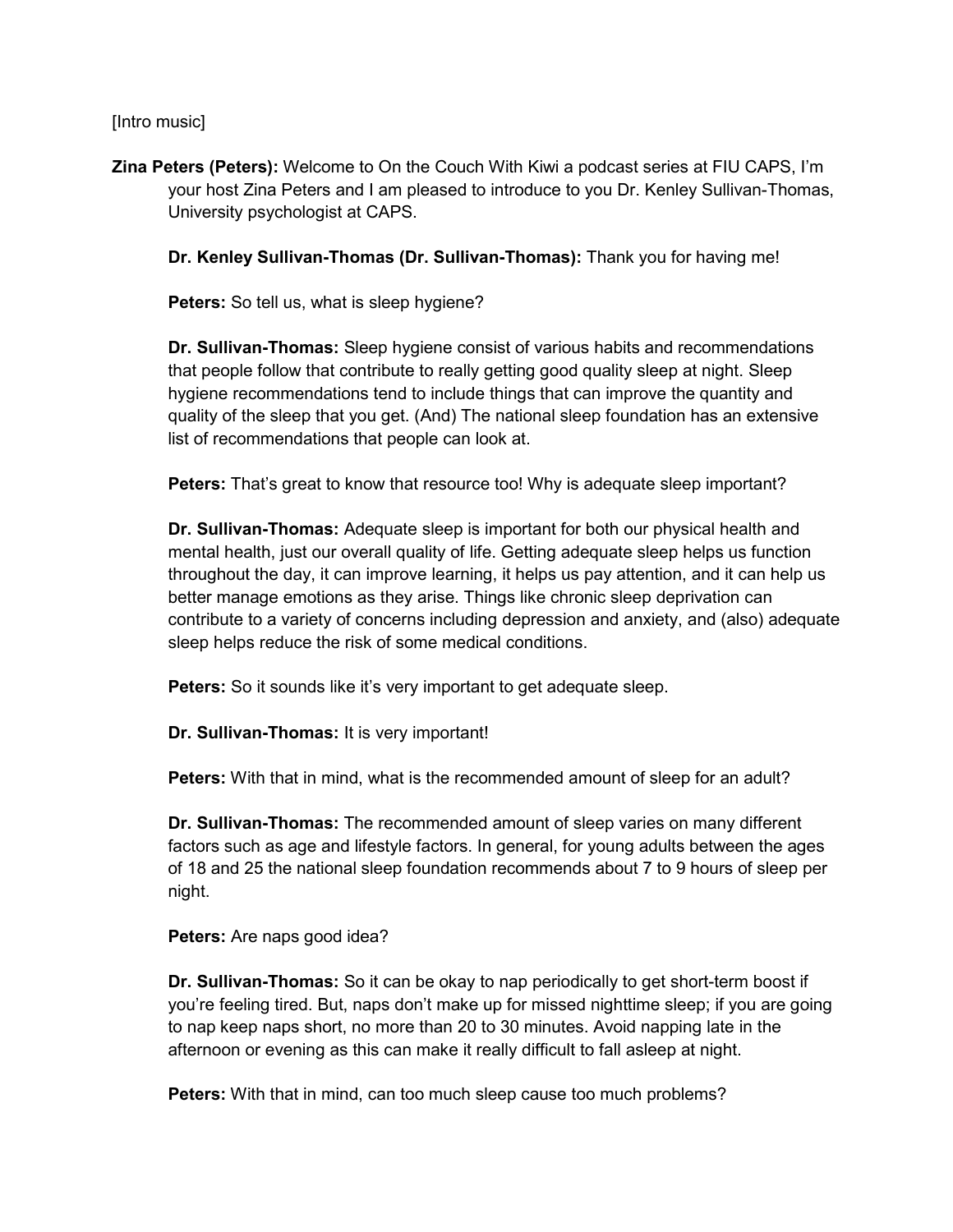**Dr. Sullivan-Thomas:** Definitely, chronic oversleeping can put someone at risk for a variety of medical concerns or it can be caused by an underlying medical condition. So if you notice you're constantly sleeping consistently longer than the recommended amount it would be a really good idea to visit the primary physician or sleep specialist. With that being said oversleep can be impacted by mental health concerns so in addition to oversleeping you're also experiencing oversleeping along with symptoms that are consistent with anxiety or depression. I would recommend seeing a mental health provider or come visit us at CAPS.

**Peters:** How does caffeine intake affect sleep?

**Dr. Sullivan-Thomas:** So if caffeine is had too close to bedtime, it can really be disruptive to sleep. A general issue is that it really makes it difficult to fall asleep but it also reduces the overall quality of sleep that we get, depending on the amount of caffeine had and the time of day. It's recommended to avoid use during the mid to late afternoon to reduce the potential impact on sleep.

**Peters:** With the demands of college, is good sleep hygiene even possible?

**Dr. Sullivan-Thomas:** So I think it is, the demands of college can definitely make it challenging to practice good sleep hygiene. But it's so important to make it a top priority given the impact that inadequate sleep has on physical and mental health as well as attention and learning, really respecting that sleep time and have an impact on your overall life. This may mean scheduling time to sleep, maybe planning your day around making sure that time isn't interrupted by needing to study or cramming last minute. So what we know about sleep is that we know that it's so important for academic success, we want people performing at their highest level every day.

**Peters:** So it sounds like sleep, making it a priority is just as important. What are some of the effects of not getting enough sleep?

**Dr. Sullivan-Thomas:** So not getting enough sleep can impact people in a variety of ways. People who don't get enough sleep may have difficulty maintaining attention or managing intense emotions when they arise. Chronic inadequate sleep has been linked to mental health conditions such as depression. And it's important to remember that good sleep quality just helps us to function effectively throughout the day, we tend to be less productive when we're sleep deficient. With regards to physical health, chronic inadequate sleep can lead to increased risk for certain medical conditions and obesity. If you have concerns for your overall health or sleep I would recommend contacting your primary care physician.

**Peters:** Thanks for that advice, I know you mentioned CAPS earlier. How can CAPS help students who have poor sleep hygiene?